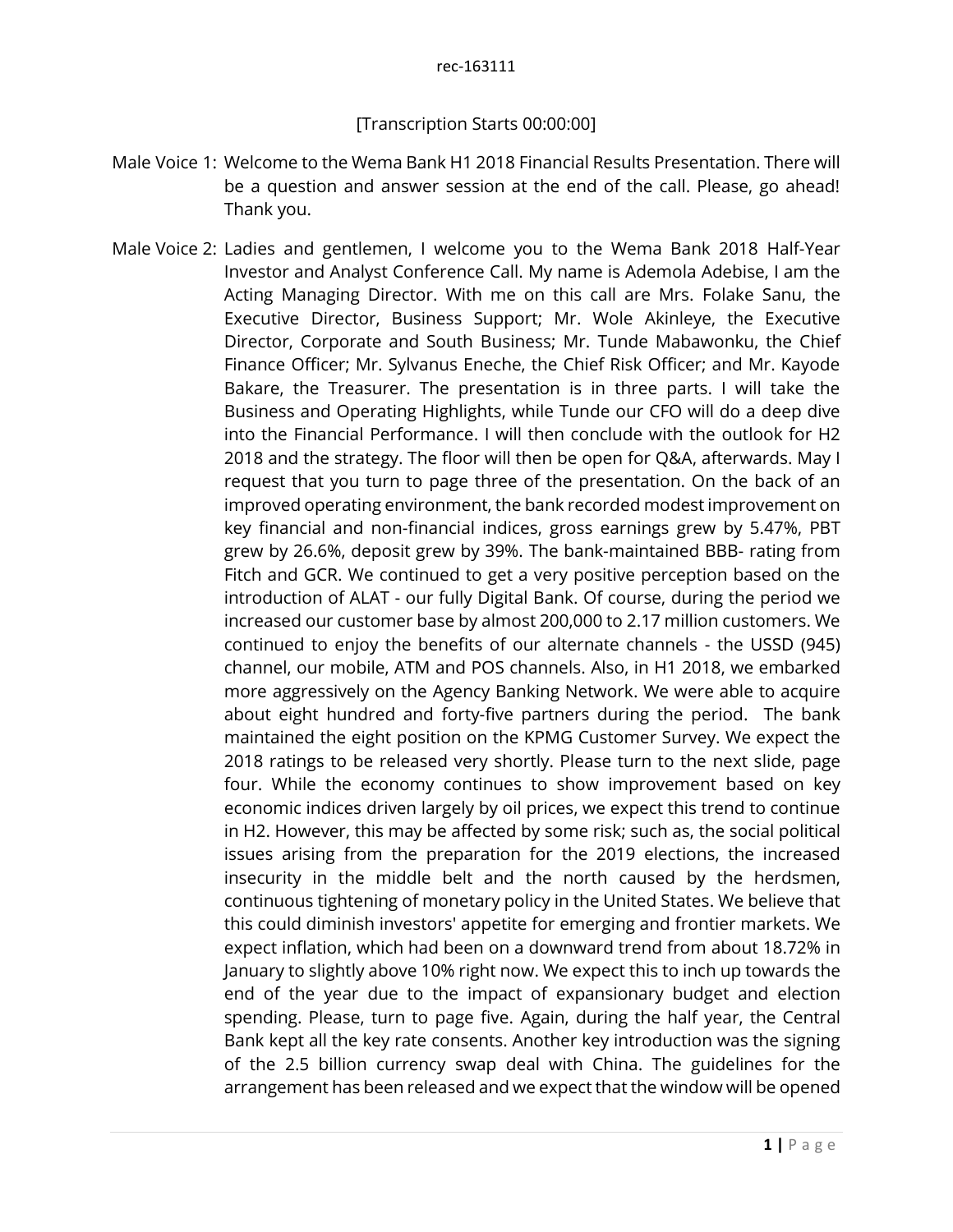in a few weeks. This will reduce the pressure on our US dollar reserves and will also improve the trade relations between China and Nigeria. For the rest of the year we believe that rates will be kept by the MPC. Please, turn to slide six. We made some commitment at the beginning of the year based on the guidance we gave at our last conference call. The bank grew deposit by about 39% to 354 billion from 254 billion at the end of the year 2017. We believe that this is based on the back of the introduction of ALAT which has improved the brand perception of the bank. Savings Deposit also grew by 34% from 49 billion to 67 billion. This is a testament to the little strategy that the bank is aggressively implementing. In terms of the ambiance of our locations, we opened three new branches during the period; Sangotedo, Jebba and Aba. And we continue to refresh our branches across the country. Also, our service ratings, we tried to improve on our service ratings bank wide. For ALAT we will see the results of the performance of ALAT on the next slide. However, it is important to say that we are beginning to get very positive feedbacks on ALAT. The latest is the award that we got from the World Finance as the Most Innovative Bank in Nigeria. From the last conference call to date we have introduced a number of features on ALAT; we have Dollar Virtual Card, we started loan disbursement on the micro level on ALAT, we also introduced the Group Savings Scheme on ALAT. And all these have recorded major successes. We have also launched our Agency Banking Programme in 19 states. Again, this is in line with the CBN Financial Inclusion Strategy and we are beginning to reap good benefits from this. As at today we have 845 agents and the impact of that on our deposit base is about 3 billion. And we believe that this will continue in the next half of the year. Again, because of the softening in the market and of course the Federal Government push towards moving to Eurobond, interest rate was on a downward trend in the first half of the year and this impacted positively on our net interest margin which moved from 6.61% to 7.24%. Again, one of the major achievements last year which was the capital reduction exercise has impacted very positively on the balance sheet and you can see the effect. We have concluded all the regulatory requirements and we have reflected it in the account as you can see very clearly in the shareholders' funds. Kindly turn to page seven. Page seven highlights the results of ALAT in the last six months. To date we have about two hundred and fifty-eight thousand accounts, over 39 billion transactions have been executed with a deposit balance of about 2.5 billion. Again, this is a marathon. We believe that by year end we will hit our target of 5 billion. Loans have been disbursed up to 40 million. What we are trying to do with the loan is that we are partnering with some fintechs and these fintechs have lending algorithms. We are trying to be very cautious. We want to ensure that we are very comfortable with the lending algorithm before we begin to upscale to the next level. Again, also, we have numbers here for virtual ALAT cards, as you can see they are about one hundred and thirteen thousand transaction volume.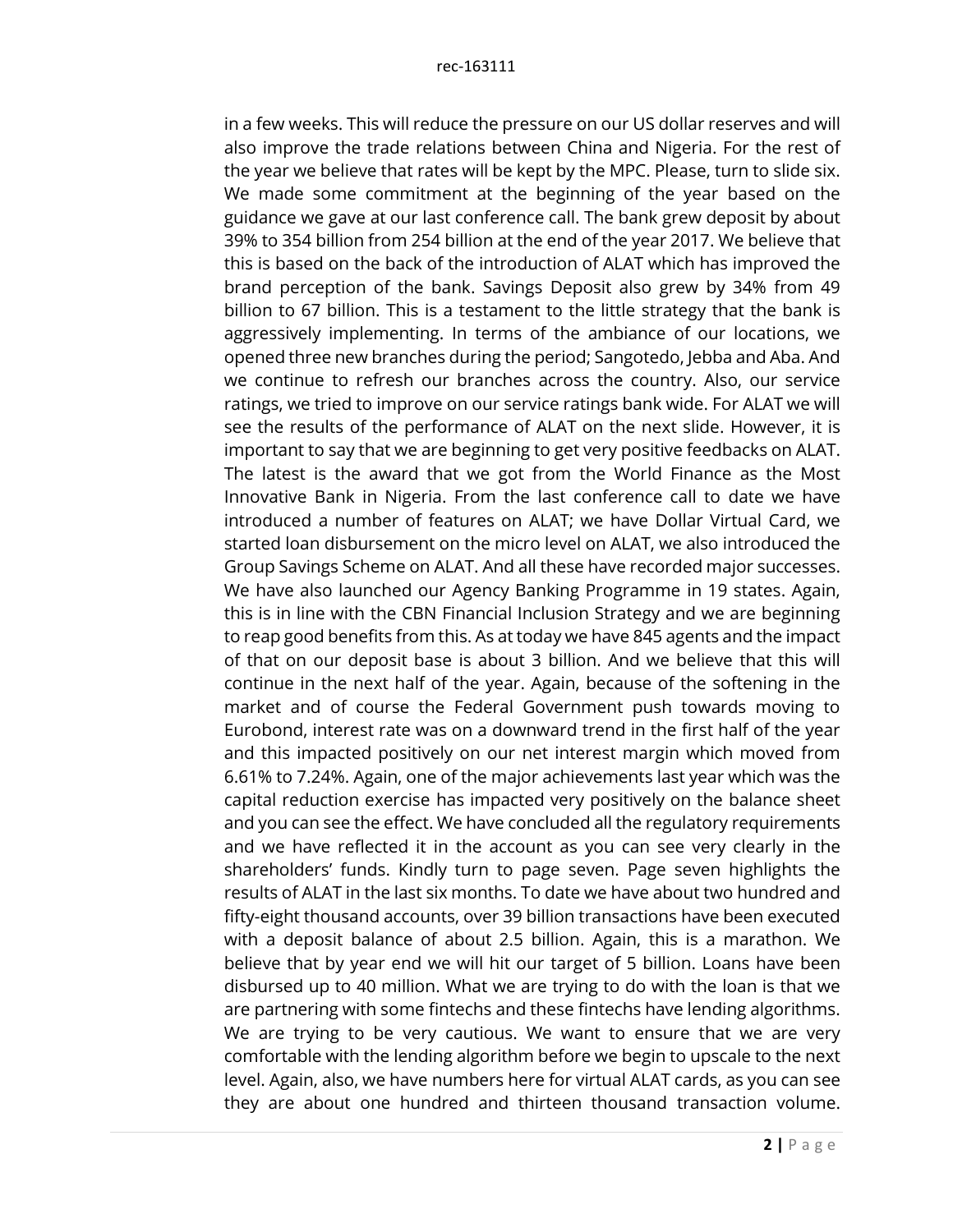Please, turn to the next slide. In terms of the key activity that has happened in the bank in the last six months, the Managing Director of the bank, Mr. Segun Oloketuyi proceeded on a terminal leave on July 1 and Mr. Ademola Adebise was appointed, he has been approved to act as the Managing Director pending when the Central Bank will provide the regulatory approvals. At this point, I will hand over to Tunde Mabawonku who will do a deep dive into the numbers and then I will come back to wrap up the presentation. Thank you.

Male Voice 3: Thank you very much, Mr. Adebise. Good afternoon again ladies and gentlemen! My name is Tunde Mabawonku, the Chief Finance Officer for Wema Bank. I will be working you through the detailed numbers and what we have achieved in the first six months of the Financial Year. Two quick points to note; we have loaded the detailed financials on the bank's website, so you can visit it and download and review. The numbers have also been prepared in line with IFRS 9 accounting standards, especially on the loan book. We will shed some more light on this as we go ahead. Please, turn to slide ten that shows the detailed numbers. If you will recall at the beginning of the year we gave ourselves three mandates for the first half. Firstly, to scale up funding and liquidity; secondly, to work on improving cost of fund; and thirdly, to drive growth through our retail and digital platforms. We have dimensioned the financials into four key metrics; earnings and capital, operating efficiency, revenue generation, and margin and asset quality. If we look at the top left corner of slide ten, it shows that gross earnings are up 5.4% year on year, but profit before tax up 26%. Largely on the back of improved margins and improved fee and trading income. On the top right you will see that deposits like Mr. Adesibe mentioned are up 39% largely through improved perception and better relationships with corporate investment houses and also growth from the Digital Bank. On the bottom left you will still see some work in progress; cost to income at 88.41%. We will share with you some of the initiatives we are implementing around cost. Cost of risk still below 1%, yield on asset have improved slightly to 18.24, margins are better on the back of lower cost of funding. So, largely in summary for this first slide is that the first half of the year performance of the bank was quite good. We have shown improvement in market share and we've shown improvement in earnings and that flowed to the profit before tax. If you move to the next slide, slide eleven, it also just give you some more insights into the earnings trend. You could see we shed some more light on the earnings drivers; the gross earnings is on the left and the breakdown of the trading income and non-interest income lines on the right. Largely, the bulk of our income still comes from loans and money market and you can see interest income at 84% but embedded within that interest income is also more better income from the trading book, better income from liquid assets due to the growth in deposit liability. So, you could see the movement from 79% to 84%. On the bottom right, you will see the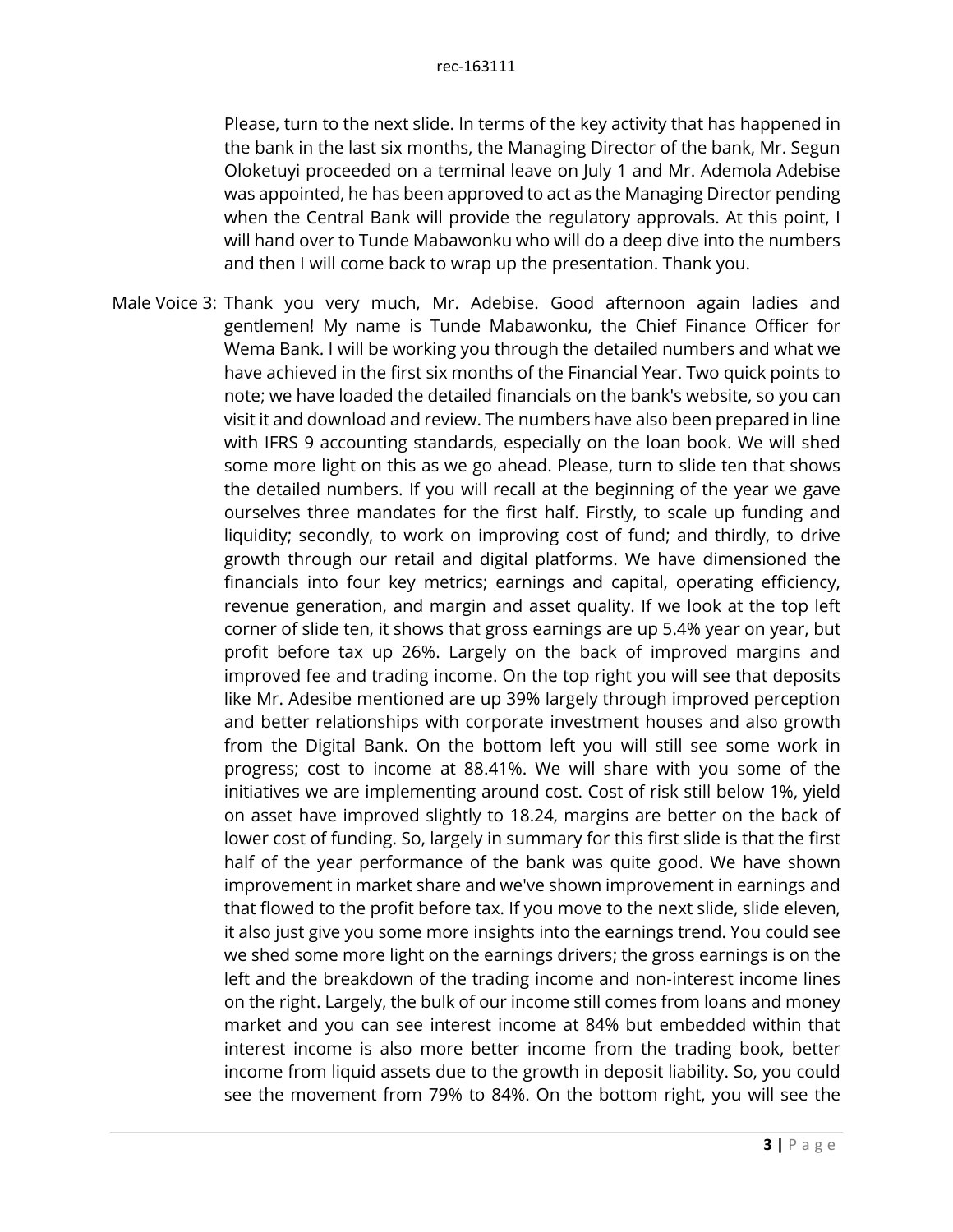improvement on the trading book and you can see year on year growth in trading income and growth in trading and investment securities. So again, in summary, modest performance in H1 that we intend to build and drive upon in the second half of the year. Moving on to slide twelve. Expectedly, one of the key concerns for the bank is cost income above 80%. Our guidance this year is to drop that between 75% and 80%. And the key focus for us is using our digital platform to drive down cost to serve. So, the more we bring in customers through the digital platform, the lower the cost to serve, eventually the lower the cost to income. Also, the drop in interest rate have also impacted on our net interest margin and that has flown to better cost to income. A number of the cost drivers you still see on that page have to do with amortizations of some technology spent that we did last year and some oneoff branding cost. So, for us, as we begin to drive ALAT and to drive the digital platform, some spending has to be made. But as we grow the customer volumes, grow customer numbers, you will start seeing the cost to income continue to drive down. We've also done a number of initiatives internally, launching what we call the purple works, digitizing our back-office process, digitizing the credit process all in a bid to drive down cost of doing business. So, really, the message here is that the bank has put in place a number of initiatives to continue to drive efficiency and bring down its cost to income. If you move to slide thirteen, it shed some more light on efficiency and margins. And what you see here on the right hand side is improvement in net interest margins. If you recall when we spoke at the beginning of the year, in a chunk of the deposits we had last year were price referencing the treasury bills rates. And as rates have dropped in the market we have obviously recorded lower funding cost. This lower funding cost have helped and beefing up the margins. And you can see that margin is moving up from 6.01 to 7.24%. The expectation is within the July to September ending we still see rates remaining flat and we think we will use that period to also continue to drive and improve on margin efficiency. Largely, the loan book, we will shed some more light on the loan book in subsequent slides. But net-net year on year and since the beginning of the year net interest margins have improved and that has flown to better profitability. If you move to slide fourteen, it shed some more lights on the deposit mix of the bank. You will see here that fixed deposit is still at 58%. It is not ideal, it is not where we want to be. Our ideal mix is a 60% - 40%. 60% in CASA (Current And Savings Account), 40% in fixed deposit. So, we have two strategies here. Firstly, it is to drive and grow the current and savings account to improve on the mix and secondly it is to continue to drive down the cost of fund of the fixed deposit. So, by doing those two you will see that impact on the net interest margins and you will see that impact on profitability. ALAT numbers continue to do well, but like Mr. Adebise mentioned ALAT is almost the case of running a marathon. The numbers are still low in terms of retail deposits. So, average balances; 5, 10, 20, 50,000 naira. But as you grow the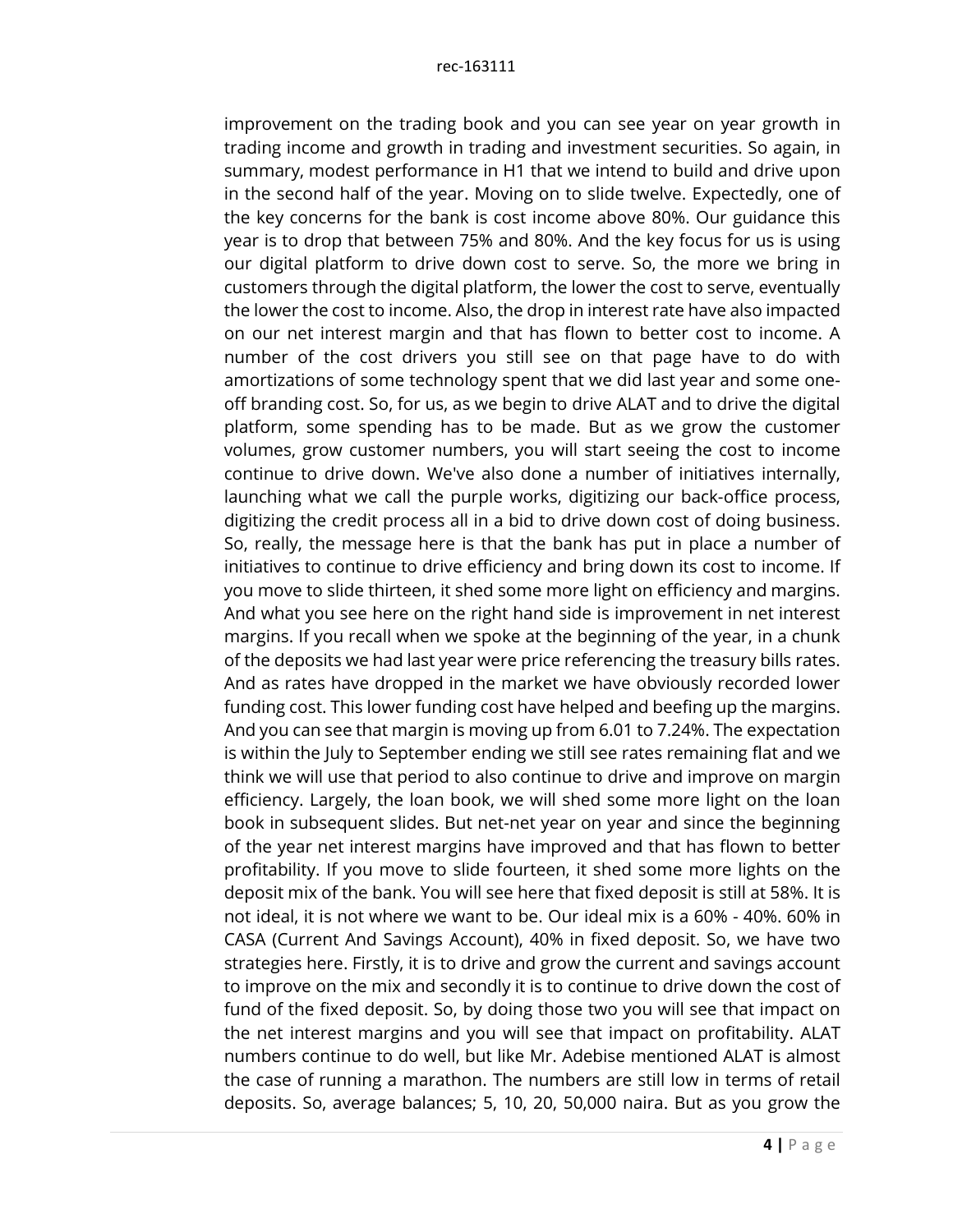numbers you will start seeing a lot more impact of ALAT on cost of funding. So, the job we have given ourselves in the next six months is to continue to work on improving on the mix and driving down cost of funding. And also, a number of the fixed deposit account that we have that don't have chequing account, the push is to ensure that we market and get a lot more chequing account opened from this fixed deposit relationships. So, expectation is that margins will improve in the next six months and the deposit mix of the bank will also get better. If you move to slide fifteen, what this does is to shed some more light on the loan book of the bank. It is still a relatively small loan book, total loans at 229 billion naira, still less than the 1 billion dollar mark in loan volumes. Between end of 2017 and half year 2018, we've grown the loan book around 4% - 4.5% largely on the back of doing more transactions with customers that have shown resilient and customers that have shown that they have been able to deliver on their loan obligations. If you look at the right-hand side of the slide you will see that the bank still has a fairly diversified loan book, no sector accounting for up to 20% of the loan book. Good enough for us, in a number of the sectors, Wema Bank did not participate strongly, so we don't have exposures to the telecom space and some of the [strain] loans in that space. We don't have too much exposure within the upstream space and then we also did not participate in the various power syndicated loans. Our power loans are largely private sector driven loans. So, largely, small but efficient loan book with NPL ratios at 3.5%. If you move to slide sixteen, it sheds more color on the asset quality of the bank. Like I mentioned, we closed the year 2017 with audited account NPL at 3.5%, as at half year NPL remain at around 3.5% at 3.3% largely on the back of pay down from a number of customers and also driven by some slight growth in the loan book. We kept a lead on asset quality by obviously ensuring closer relationship to customers and largely playing within some sectors that has been relatively immune. The loan book remains fairly naira denominated, and we had limited exposures almost 0% foreign currency NPLs. So, small but efficient loan book. And we have seen improved margins over the years. The number of sectors that we've played in are largely within the commercial and retail space and we have therefore not seen too much pressure in terms of [repeating] the loan book downward. So, we've been able to maintain some healthy margins year on year. If you move to slide seventeen, this just give some more insights into the capital ratio and funding of the bank. Obviously, the bulk of the funding of the bank is through the deposit liabilities. But today half year we close with capital adequacy ratio of 13.27% above the regulatory threshold of 10%. Like we mentioned earlier we've concluded the capital reduction exercise, we've cleaned out the negative retain earnings, so the bank now has strong positive retain earnings and it's positioning itself by end of the year to provide some returns to shareholders. But we have plans to beef up our capital adequacy ratio. If you see the second bullet point at the bottom of the page. We would be commencing the second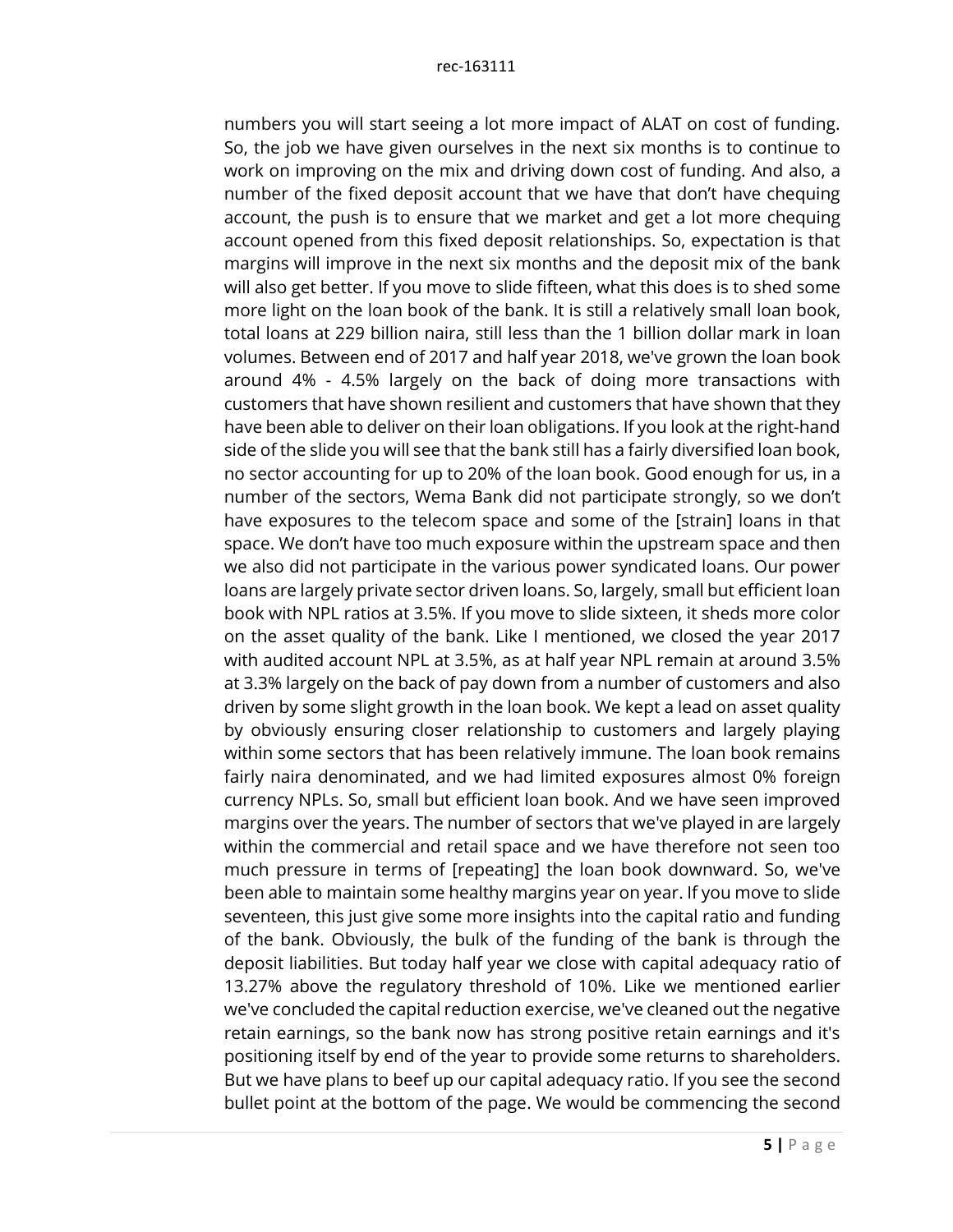tranche of our debt issuance in the next few weeks, where we seek to raise additional 20 billion. We have already started working with parties and we will be communicating to the market very soon. So, the expectation is to bring in this additional Tier 2 capital and bring up capital adequacy ratio to above 15% between now and end of the year. Join me on slide eighteen that just shows the summary of the performance strength over the last few years. And you can see improvements in the number of the ratios. There is deposit drop in 2017, but deposits are back up at a high of 355 billion, total assets are up to 450 billion, like we showed net interest margins have also improved, the loan book has grown but with NPL under check. So, in summary, in the first half of the year, the bank has been able to record modest performance, we've seen improvement in market share, we've seen improvement in profitability, we've seen an efficient loan book with NPLs at 3.5% and we have seen the continuous drive to push our digital channels, evidence by the growth of volumes in ALAT. So, just to give you some more color into the half year financial performance. I will now handover to Mr. Ademola Adebise for the concluding part of the presentation.

Male Voice 2: Thank you, Tunde. Please join me on slide twenty. In terms of the outlook for the remaining part of the year, we believe that with the recently signed national budget, we believe that the capital expenditure spend by the Federal Government will translate to some improvement in the economy. However, this has its own down sides in the sense that it might have some inflationary pressure. Also, the preparation for the elections, we will also see some preelections spending which will also impact the inflation rate. So, inflation rate may actually inch up as we move towards the end of the year. The other good news also is the fact that foreign exchange liquidity will be stable. The Central Bank with the current reserves will be able to support the naira in any situation. Also, we believe that the currency swap arrangement with China will also help to manage any shocks that may arise as a result of FX. Equally we believe that you will see a lot of Funds Portfolio Investors (FPIs) that would probably move out basically to watch the impact of the elections. So, we may see some bearish tendencies in the capital market, which we are already seeing as we move towards the end of the year. We however believe that the money market, fixed income yields would improve or would rise, as rates will tend to increase towards the end of the year. Please, turn to slide twenty-one. In terms of our strategic trust, we will continue to push our digital play, we will continue to push our digital strategy, as we want to improve market share leveraging technology. As we can see here we have six pillars. One key aspect of it is the fact that we need to enhance our capital, our funding. The bank is in the process of raising Tier 2 funds and we are expecting that the offer will be opened in August. We want to go to the market to raise about 20billion naira. We also believe that this will drive our commercial business and our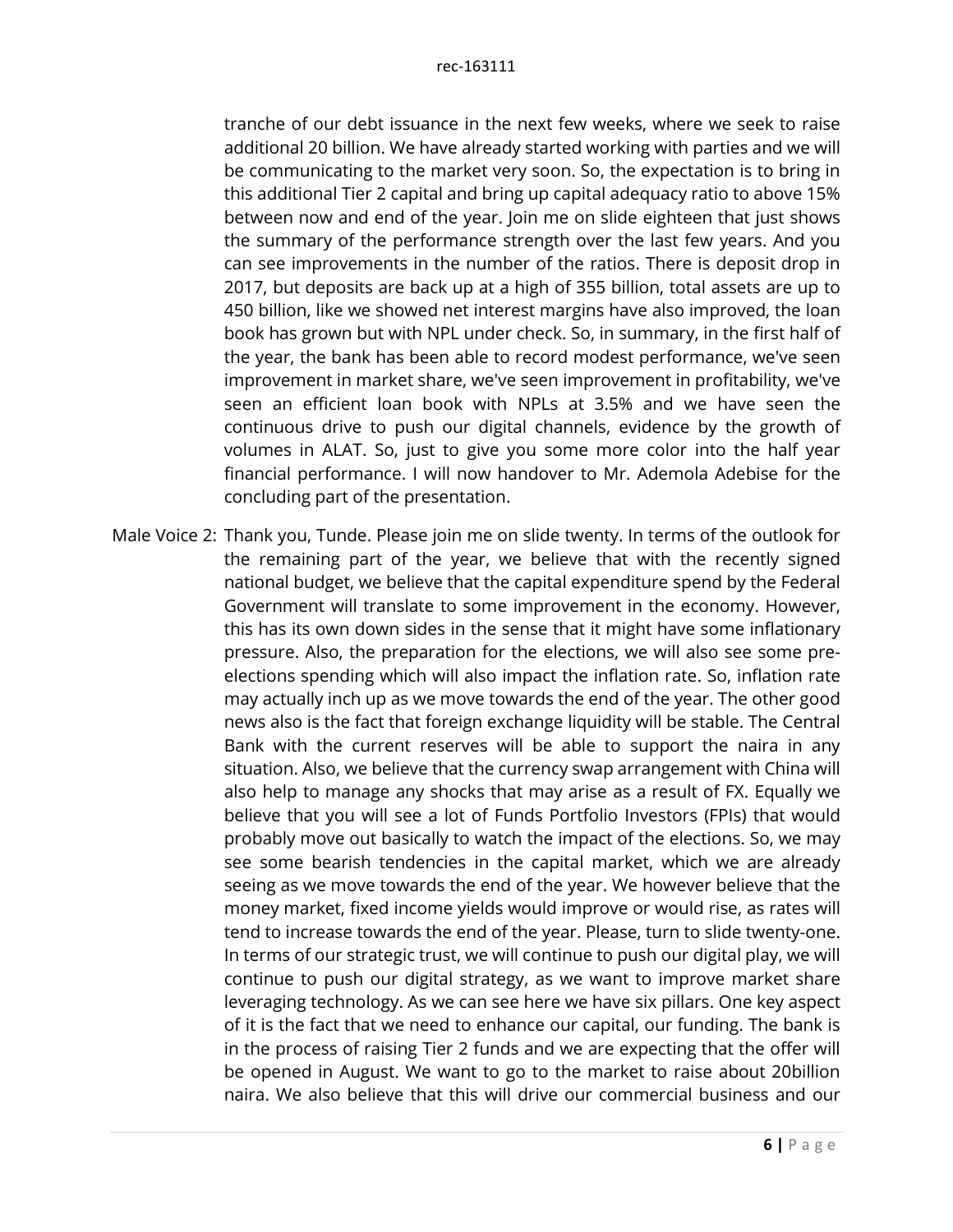retail business. We will push, as I said, we will push our digital play heavily. As we speak today we are in the process of converging Wema mobile platform, which is our normal traditional mobile app together with ALAT. Our objective is to make ALAT our digital platform across the bank. Customers will begin to enjoy this from August  $1<sup>st</sup>$  2018. Beyond also improving on the customer journeys in the front end, we are also working on the backend to digitize our back office as well to improve efficiency and of course to improve cost to serve to our customers. We believe that if we do this we will in a very short period of time begin to return value to our shareholders. On the back of this strategy is the fact that we also need to build a high performing team. Training is very core for us. We are embarking on a number of partnerships with the Lagos Business School and some other schools to ensure that we build the right leadership for the next phase of this bank. As a key enabler it is the fact that innovation will be a major part of it. Agility of the work force is also quite important. We have two banks today; we have a traditional bank, we have a digital bank. The digital bank is running on agile methodology. Our aspiration is to ensure that the entire bank becomes quite agile. And we believe that with this we will be able to get to market with products to meet our customers at their various point of needs in a very speedy manner. We believe also in the fact that as we move into the digital space, the ecosystem will require that we build partnerships, very robust partnerships that will ensure that we all take benefits of the digitization process. Our strategy is very clear, and we are pushing it very heavily. And this takes me to the next slide which again talks to the guidance for this year. As you can see on this slide, slide twenty-two, we have shown you the guidance that we stated at the last conference call and the actual performance for half year 2018; deposits 39% growth and guidance was 15%. We expect that by the end of the year we should push this to about 50% growth, because we believe that as we move towards the end of the year interest rate will begin to inch up. And our key strategy is beyond just increasing the deposits, we also want to ensure that we change the deposit mix from high cost funds to low cost funds. That's why we believe that an additional 10% increase in deposits should be achievable by year end. Loan growth, if you observe our loan growth was relatively flat, 33.5%. We believe that in the next six months, we should be able to achieve our 10% guidance that we gave. Non-interest income, as we continue to push the digital strategy, we believe that our guidance of 35% is still very much achievable because we are already at 33% for half year. Non-interest margin, we believe that we should be able to achieve this despite the fact that interest rate may inch up as we move towards year end. Cost to income and NPL, we believe that we should, ceteris paribus, all things being equal be able to achieve our guidance. And very importantly is the return on average equity. We have achieved about 7.3%. We are still short of the guidance which we gave but this is a year-end guidance and we believe that we will achieve the 10% guidance by year-end.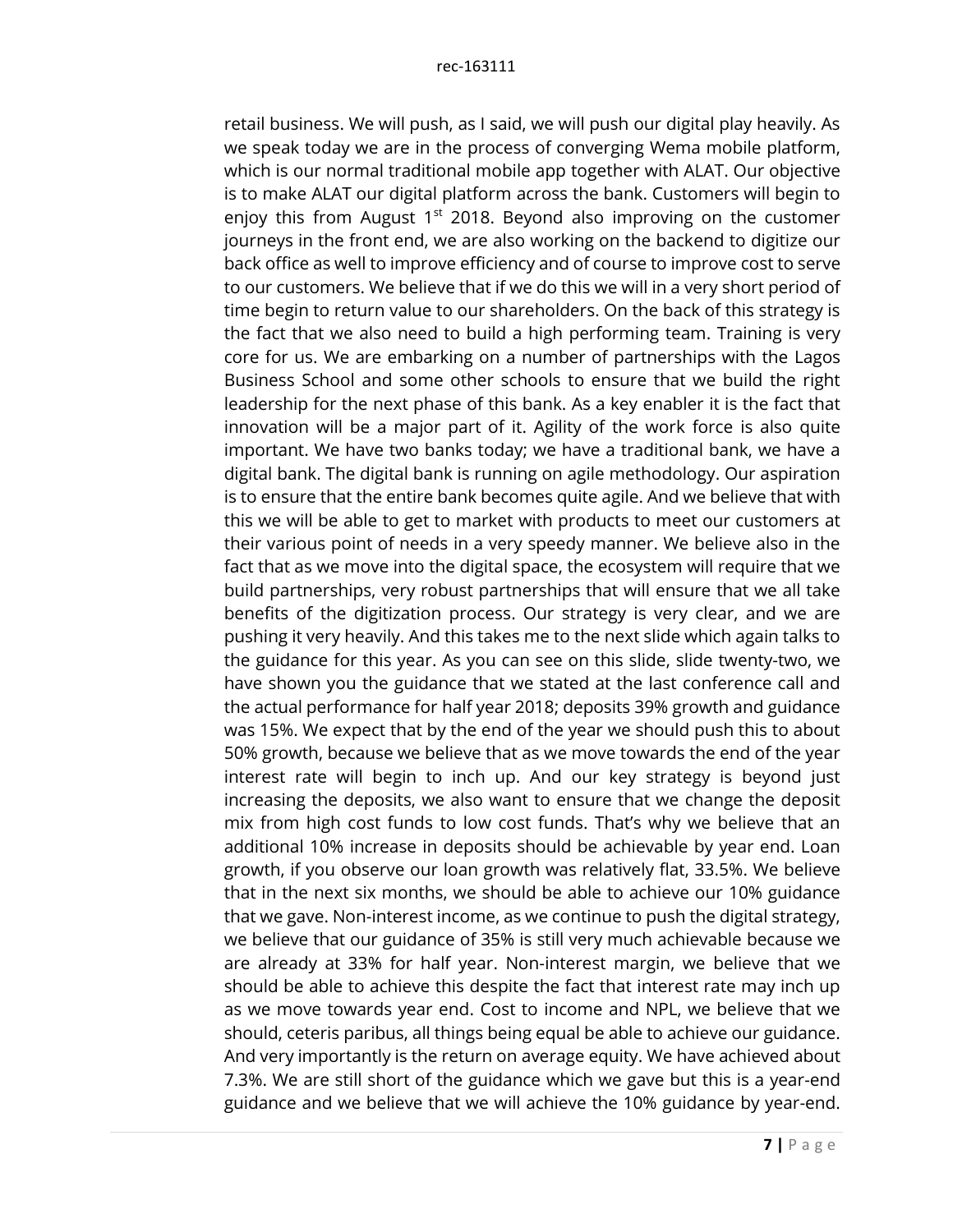At this point, I will like to thank everybody who has been on this call. We will now have to go into the Q&A section. Thank you very much.

- Male Voice 1: Thank you. We will now open the line for questions. To ask a question, please press 0 on your phone keypad. Press 0 to ask a question and 7 to cancel your question request. I come again. To ask a question, please press 0 on your phone keypads and 7 to cancel your questions request. Thank you. The first question is from Sharafaddin Shittu. Please, go ahead! Your line is un-muted, please ask your question. Thank you. Your next question is from Omoefe from Afrinvest. Please, go ahead!
- Female V. 1: Hello, good afternoon! Thank you for your presentation. I have three questions to ask. Firstly, I will love you to shed more light on your guidance for customers (Inaudible 00:33:20 - 00:34:17)
- Male Voice 3: Okay, please can you repeat, starting with the third question. Question on ALAT, we didn't get that clearly.
- Female V. 1: Okay, so I wanted to find out what fintech company you are partnering with to give out loans on your ALAT platform.
- Male Voice 3: Okay, I will start with the first two, the guidance on fixed deposits and your comments on the second tranche issuance. Okay, largely, like you notice, the bulk of the growth has been through fixed deposit in half of the year. But one of the things we have realized is to acquire those relationships. A number of them starting with a new bank, they want to first of all start with certain fixed deposit to test the bank and indeed confirm that the bank is a long term partner. And then invariably they open chequing account, they open transaction account and work with bank. So, we try to do two things. Firstly, once we get new mandates both from corporate, from commercial and from the retail end, and then as we get those mandates on the back of improved efficiencies, the ALAT platform, when they experience the bank, then they bring in their transactions to the bank. So, yes, funding from FDs went up but if you look at year on year cost of funds, it has dropped. And so, what we are doing is transforming or translating a number of these FDs into chequing transactions, chequing relationships. And good enough, the market rate has been a little friendly on the bank. And so, as rate have trended downward, we have to be able to reprice a number of these relationships. So, our initial strategy was ramp up and scale up by working with them on a longer tenured funds and then as they onboard and experience Wema Bank, they then do their transactions with us, their letters of credit, trade volumes, and then we start seeing the cost of funding drop. So, yes, cost of fund slightly above the 9% mark, while guidance is that we can bring that down below 7.5% before the end of the year. Closely related to that was the second tranche of the debt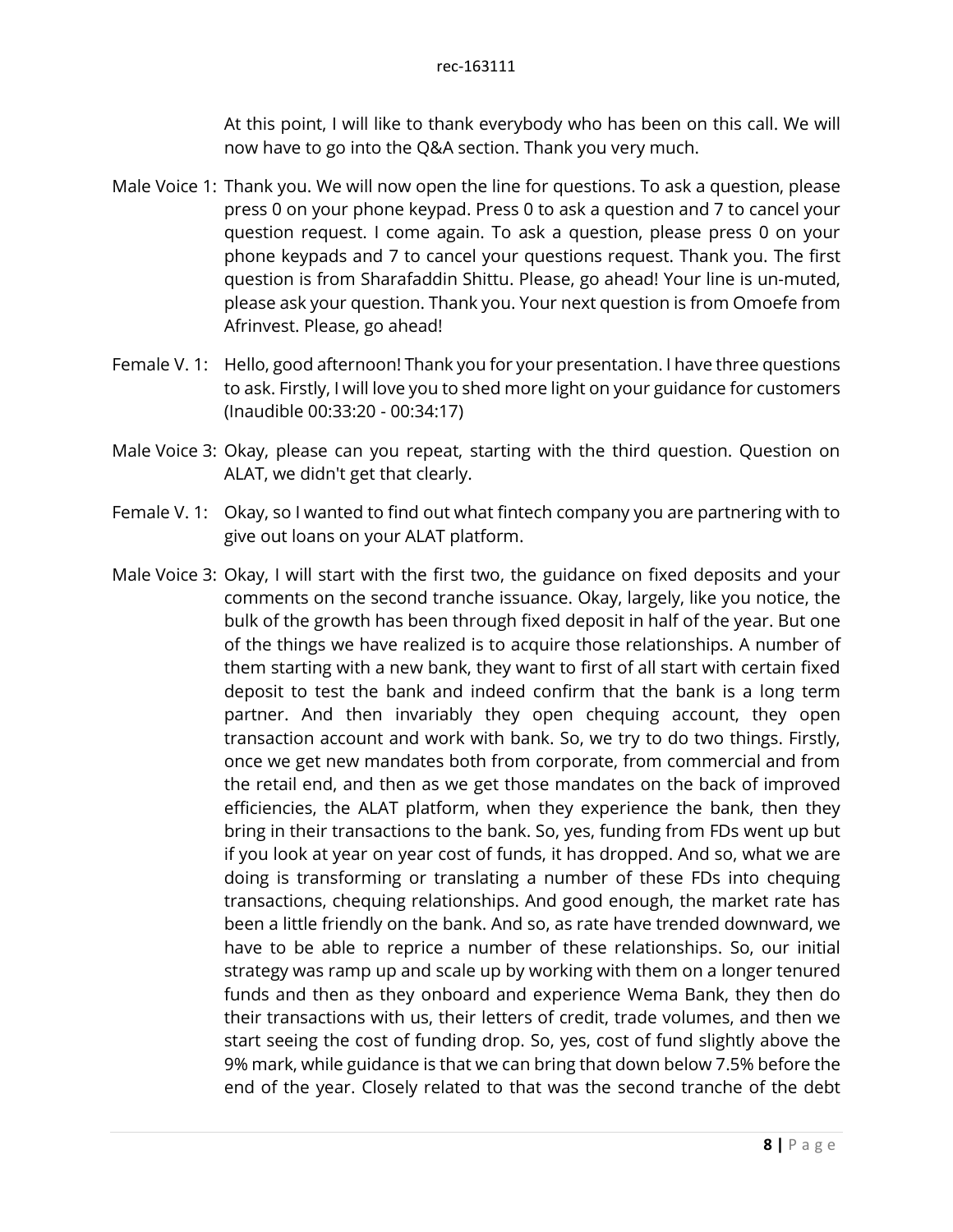issuance. Like we mentioned, our plan is to go to the market to raise 20 billion. Where do we see rates? Obviously, there will be some premium over and above FGN bond. We see maybe a 100 to 125 maximum of 150 basis point premium over FGN of that similar tenure. But the good thing about raising bond, raising Tier 2 capitalist is, yes, it is adding to capital adequacy. So, I can raise deposits, but the bonds I raise add to my CAR. It enables us to do a lot more in terms of transactions. Bonds are also not subjected to CRR or liquidity or other regulatory ratios. So, by the time the long-term funding comes in eventually my awaited average funding over the longer-term horizon will be impacted. But the key thing for us is that the capital enables us to do a lot more. So, with the 20 billion capital raised, I can take on almost 200 billion more of transactions onto the books and the margins or the profit we make from that will flow down to the bottom line. On the third question on fintechs we are partnering with... Well, on the fintech, Omoefe, for confidentiality it will be difficult to expose the fintechs that we are working with. But we can actually take this offline.

- Female V. 1: Okay, thank you very much.
- Male Voice 3: We didn't get the question from Sharafaddin.
- Male Voice 1: We lost the caller. If you want to ask a question please press 0 or 7 to cancel your request. Thank you. Your next question is from Ayudia Osiri. Please, go ahead!
- Female V. 2: Hello, good afternoon! My name is Osiri, I am calling from Power Pensions. I just have a few questions. I think my first question is on your fees and commission income. There is one particular line there, the other fees and charges that came down significantly. And I wanted to find out what the reason for that decline in that income line. (Beep!)
- Male Voice 1: Osiri, we have the speakers back on, please continue.
- Female V. 2: Okay, thank you very much. Good afternoon once again! I have like several questions and my first question was on your fee and commission income and why there was a decline in that line item, especial on the other fees and charges. And my second question was on an idea. Can you give us a bit of what your liquidity ratio is? I don't see it anywhere on the presentation that was circulated. My third question will be for you to please expatiate on the capital reduction exercise you mentioned earlier. I am not sure I quite understood the details around what that was all about. And, my fourth question is, the loan growth, the growth on your loan book, what percentage of it is from the digital platform and what percentage of it is from your normal banking business? Because I get the sense that you are attributing the whole growth to the digital platform. And then, the last question will be, I think the CFO mentioned the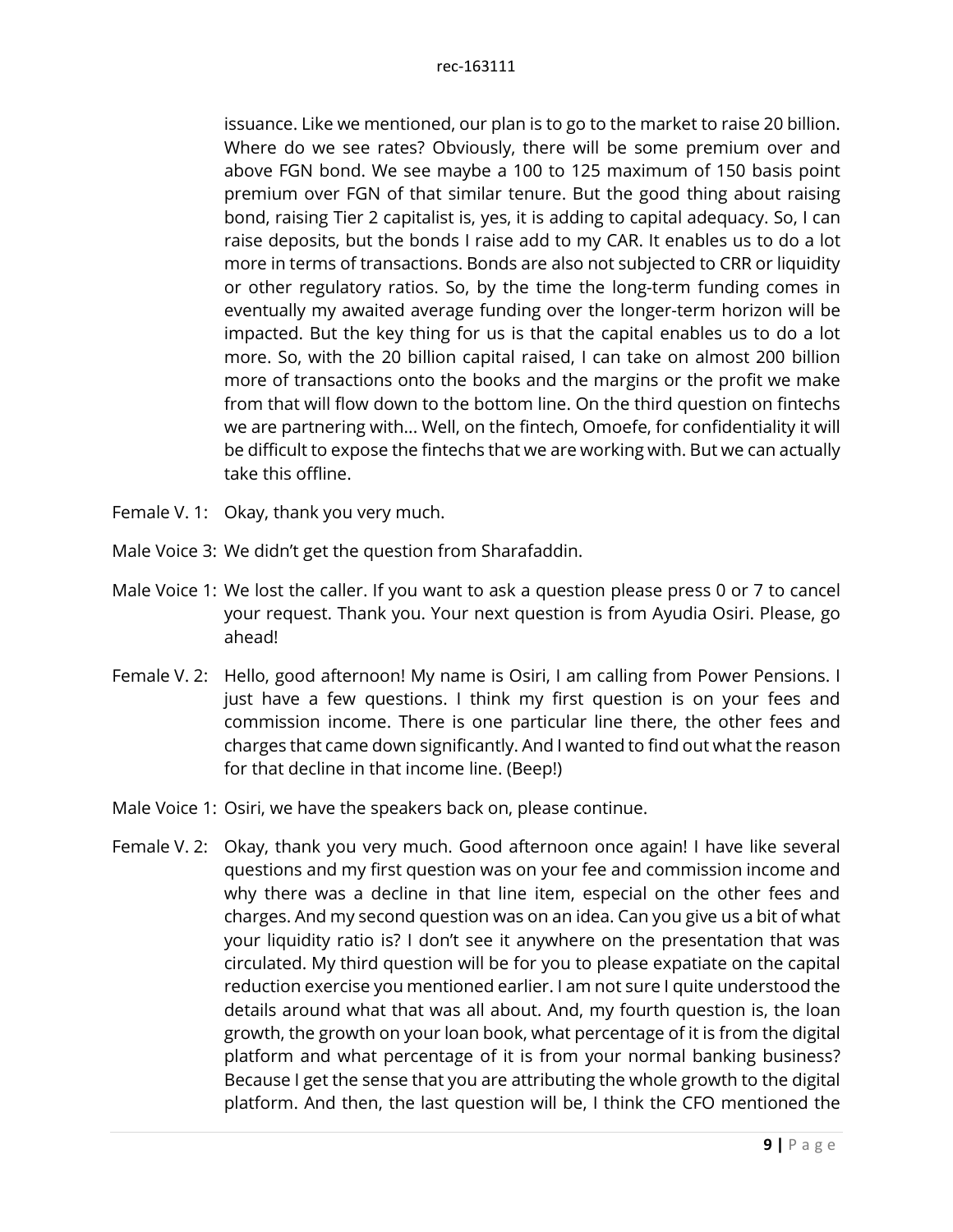decline in NPLs was due to pay downs on some of those loans. So, I am expecting to see some [right backs] and I am not sure that is reflected on your H1 2018 results. I will like to get some explanation on it. Thank you.

- Male Voice 3: Okay, thank you very much for that. I will start with liquidity ratio. The competition, we closed the half year liquidity ratio of 32%. What I can do is to send you the breakdown of the competition, we closed above the regulatory threshold. On the question on capital reduction, you will recall last year or two years ago, Wema Bank had negative retain earnings. Yes, total shareholders' funds was around 48 billion but embedded within the shareholders' funds was negative retain earnings of minus 36 billion. So, we obtained the approval of shareholders, the approval of regulators, shareholders through an extraordinary general meeting, the approval of CBN, SEC, FRC to do a capital reduction exercise. Largely, in summary, it is to take from the share premium and use to net off against cumulative net loses. So, there was a reduction in the share premium to net off the negative retain earnings. If you look at the five-year trend. I think it is shown in appendix on the note in the account, you will see the negative retain earnings turning positive. What this has done is to make the balance sheet a lot more efficient. There is this regulatory rule that you cannot provide returns unless your retain earnings are positive. So, now, the bank is in some position to be able to provide that returns, going forward.
- Female V. 2: Sorry, can I add an....
- Male Voice 3: In terms of... Sorry, go ahead!
- Female V. 2: Is this as a result of the impact of IFRS 9 or it's just a different case?
- Male Voice 3: No, it's not IFRS 9. The losses had accumulated in 2008, 2009 during the years of restructure. So, the bank had negative retain earnings, not IFRS 9.
- Female V. 2: Okay.
- Male Voice 3: Okay. In terms of the loan growth, loan growth from digital platform is small, it is around 40 million naira. Like Mr. Adebise mentioned, we are just testing with micro loans, 10,000, 20,000 up to 50,000 naira. We haven't really started ramping up on the digital platform. So, the bulk of the loan growth has been through what we call traditional customers, traders, letters of credit and general commerce. Largely, loan growth through digital is small (inaudible 43:16). In terms of NPL reduction and [right back], if you look at the break down of NPLs, you will actually see the reduction in the quantum. We have been cautious in recognizing any [right back] yet, we will wait till the end of the year when the accounts are fully audited. But what we did is, a number of customers that paid down, a reclassification of their loans obviously dropped the NPL ratios. But [right backs] to income, we will wait till the end of the year.